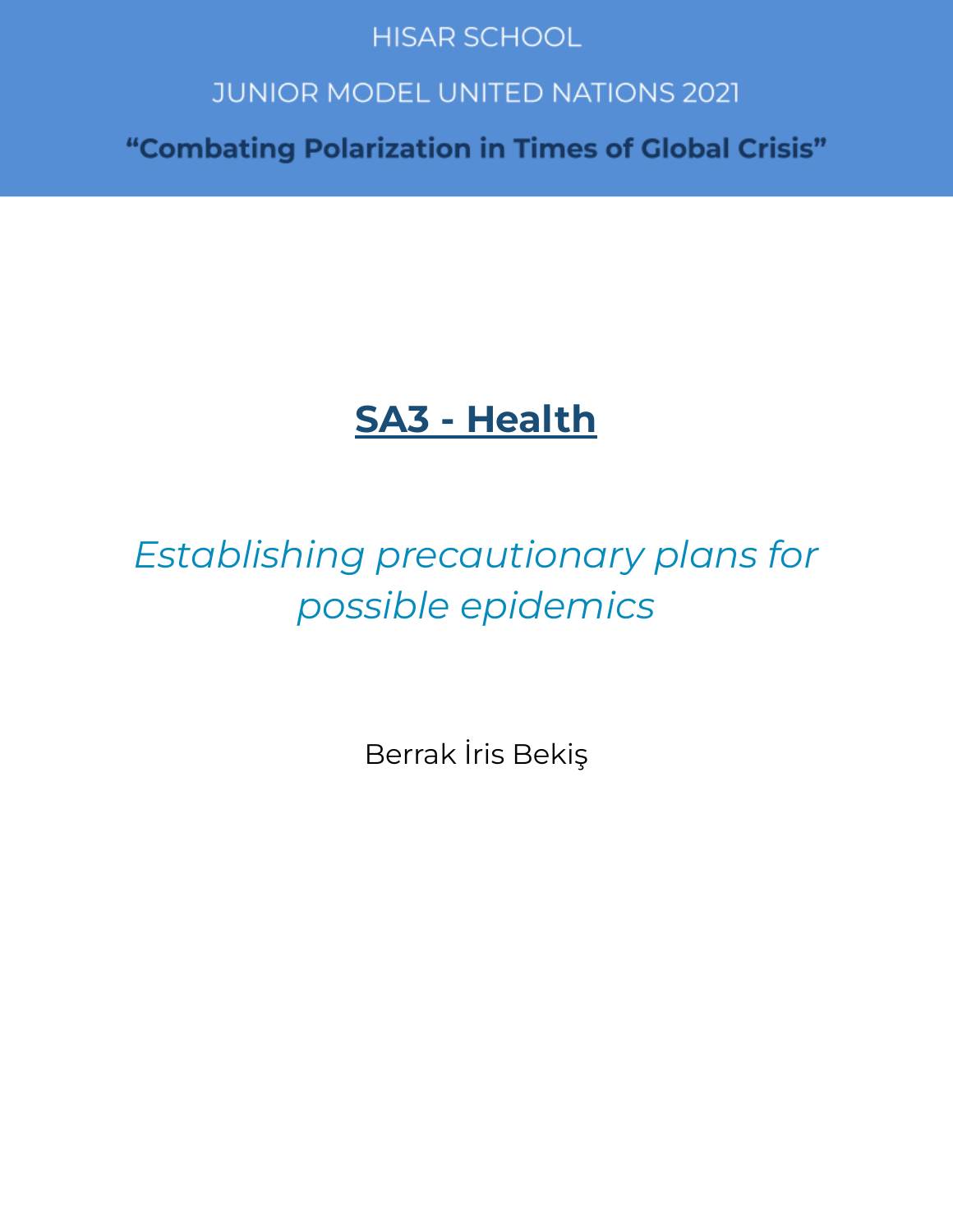**Forum:** Special Assembly of Health (SA-3)

**Issue:** Establishing Precautionary Plans for Possible Epidemics

**Student Officer:** Berrak İris Bekiş - President Chair

#### **Introduction**

one thing that COVID-19 has proven is that the world has severely neglected to plan for the possibility of epidemics. The 2021 Global Health Security Index states that there are no countries that are fully prepared for the event of an epidemic. It is the responsibility of the government to plan for such emergencies as well as act imminently in the face of one.

Preventing epidemics and establishing precautionary measures can be separated into two categories. Preparedness of the country, and their capacity to respond to threats. The country must be prepared for the event of an epidemic; this includes an adequate workforce, awareness of communities, and the systems in place to detect and define epidemics. Capacity is the resources a country must have to effectively respond to an epidemic threat. This refers to the adequate financial resources and planning, trained workforce and any mechanical materials that would be required in the event of an epidemic.

## **Definition of Key Terms**

**Epidemic and Pandemic:** Epidemics are infectious diseases that are spread in a community. Pandemics are developed epidemics, in which they become worldwide issues. Epidemics must be prevented from spreading enough to become pandemics.

**Infectious Disease:** Diseases that are transmitted by one person to another. This could be by bodily fluids like blood; which is seen in diseases such as HIV/AIDS. The transmission could be airborne, meaning it would be transmitted by the air. These diseases are highly contagious because being in the same room as a patient could result in an infection. COVID-19 is a great example of airborne diseases.

**Global Health Security Index:** The Johns Hopkins Center for Health Security, the Nuclear Threat Initiative, and the Economist Intelligence Unit created the Global Health Security Index to analyze global health security capabilities in 195 countries.

## **General Overview**

It is important to understand how epidemics begin and develop to effectively prevent them and eliminate them from spreading. The introduction and emergence of transmittable diseases cannot be prevented, however, at this stage; it is easily preventable from becoming an epidemic. Early detection is crucial to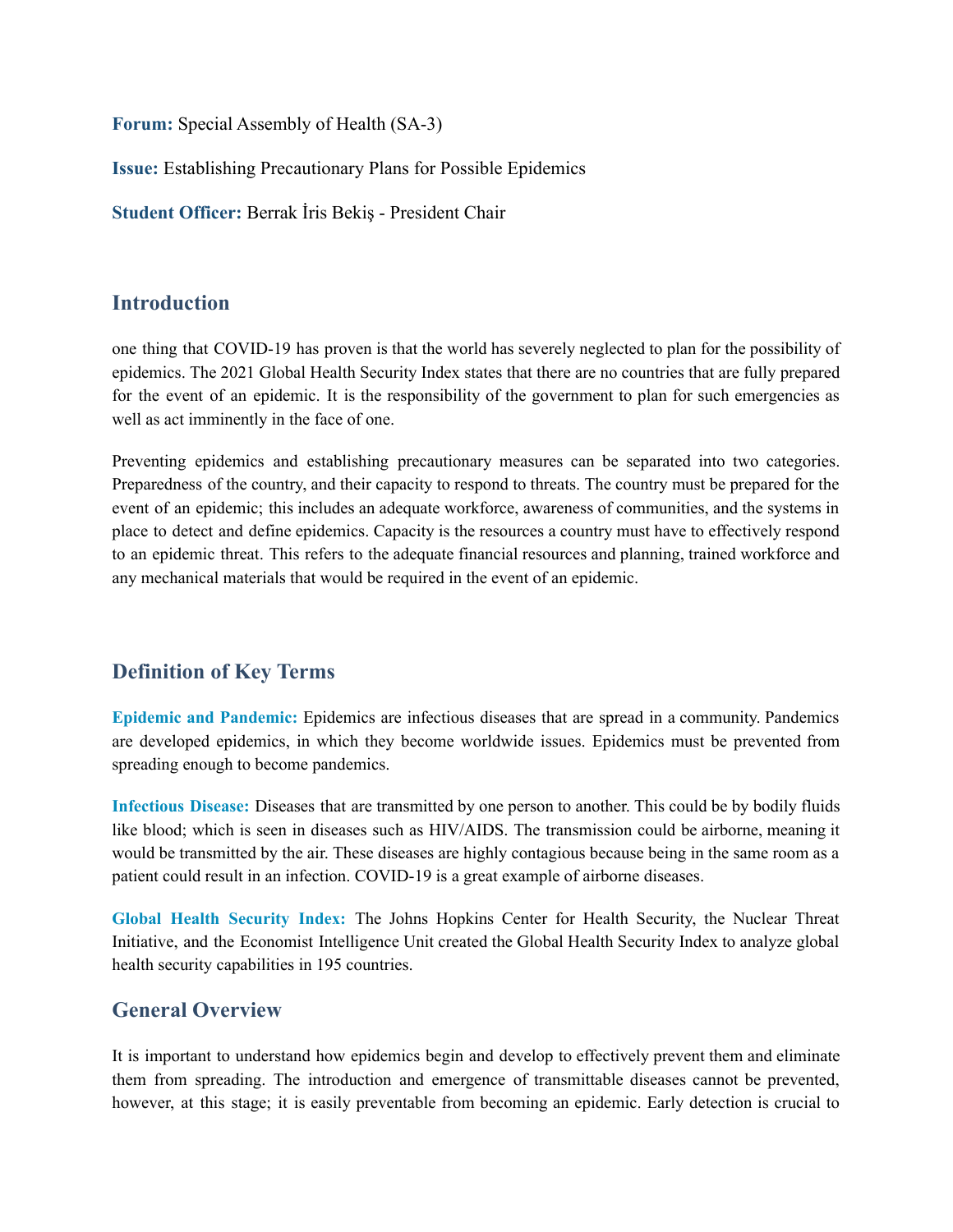prevent diseases from becoming epidemics, as it makes it easier to contain the diseases. Healthcare workers are responsible for realizing the signs of any unusual diseases and reporting the possibility of contagious diseases. They must work in coordination with effective protection methods, and detect the diseases as soon as possible. Unless the disease can be contained at this stage, it turns into an epidemic.

There has to be certain systems in place to prevent epidemics. The most basic part of preventing epidemics is the country's ability to find disease outbreaks quickly. The more time passes after a disease has emerged, the harder it will be to contain the disease. Moreover, the diseases must be identified as soon as they present themselves to raise awareness on protection, create and/or distribute vaccines and medicine. Therefore, countries need to have national laboratory systems that can detect and identify diseases.

An adequate workforce to prevent epidemics plays a huge role in eliminating the risk of epidemics. Every country must have a capable and well-trained workforce to find and stop breakouts. Countries must have done risk assessment and planning before any epidemics arise, and have the necessary emergency response operations in place. Whether these operations are agreements for emergency systems with healthcare providers, or training operators in effectively handling a break-out, the countries must be prepared for such emergencies.

Countries have to individually work on themselves, and their legislations; as well as contribute to international corporations to share information. Countries must have legislations, regulations and policies in place for the possibility of an epidemic. Moreover, countries should be financially prepared for the event of an epidemic. The major thing that COVID-19 has proven is that most countries such as LEDCs are not financially prepared or stable enough to survive an epidemic. Epidemics can reveal critical wealth gaps, and primarily affect the financially unstable. Governments should have financial precautionary measures in place both for the low-income citizens and the healthcare system.

There has to be international cooperation to eliminate the risk that comes with the lack of knowledge. Countries must exchange information and risk assessments, as epidemics can easily develop into pandemics; and shortening the time spent on information collection could potentially save lives. Moreover, there should be effective communication between experts and doctors with the community to prevent the spread of misinformation among citizens. The public must take precautionary measures themselves to curb the spread of diseases.

#### **Major Parties Involved and Their Views**

**Somalia:** Somalia has ranked the lowest overall in research done by The Global Health and Security Index about epidemic preparedness. Multiple studies show that Somalia is not ready for an epidemic, and could potentially face destruction in the event of one. While they have real-time surveillance and medical countermeasures, they severely lack in the financial aspect, emergency response, antimicrobial assistance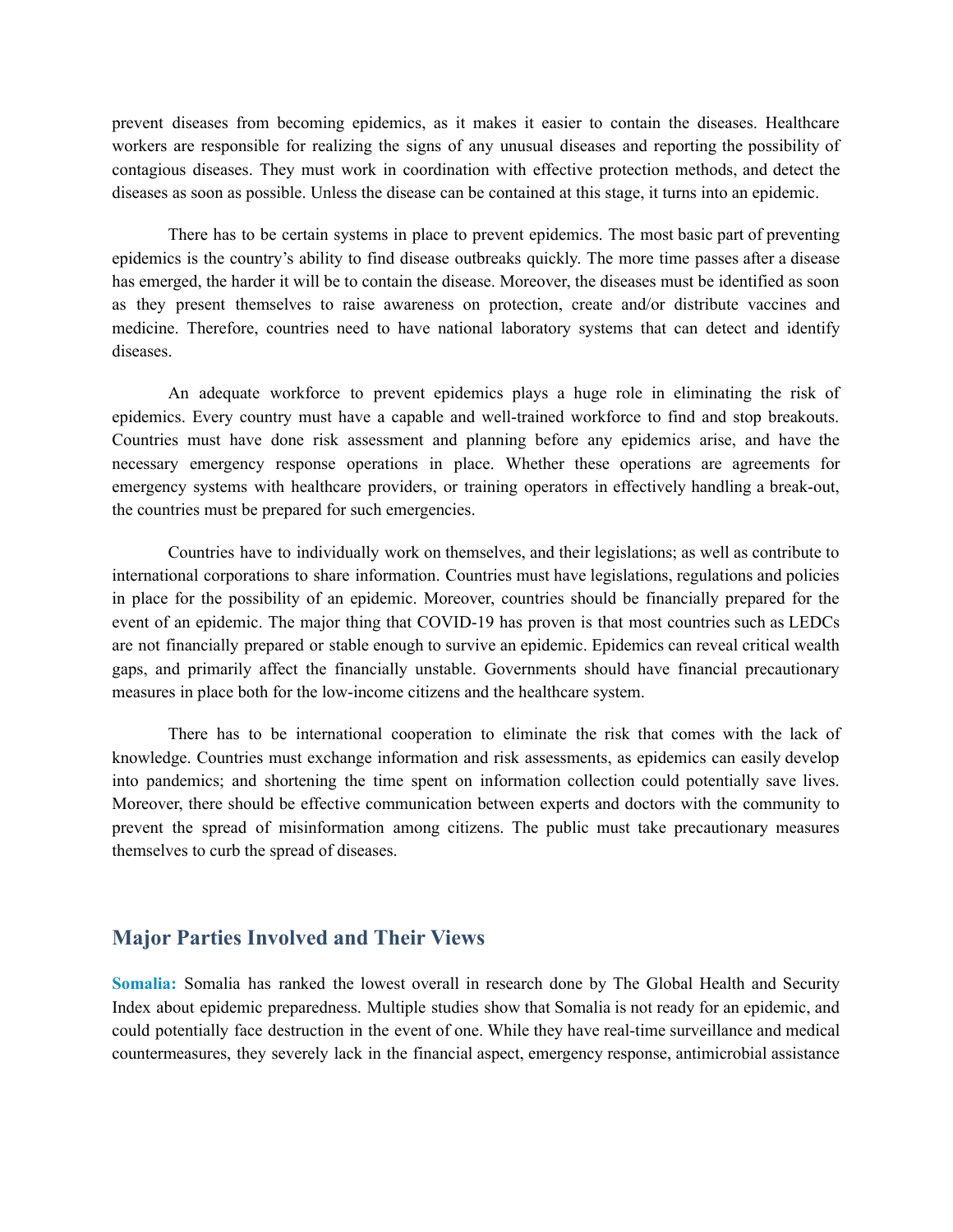and food safety. While the country has shown their intentions of preparing better, they still have a lot of work to do.

**Canada:** Canada is a very well-prepared country for the threat of an epidemic. While overall, they lack antimicrobial resistance; they have a very comprehensive plan for any potential epidemics. They are a high-income country, so the funding for any plans are not a huge issue. With the community and citizens also aware; Canada is a country to take an example of.

**World Health Organisation (WHO):** Based in Geneva, Switzerland, World Health Organisation is a United Nations agency responsible for global health. They gather information and produce guidelines for countries to follow as well as offer advice and funding for countries. WHO has released a 52-page guideline on epidemic preparedness, and has been the most reliable source regarding epidemics and COVID-19.

#### **Timeline of Events**

| Date of Event    | Description of Event                                            |
|------------------|-----------------------------------------------------------------|
| the 1350s        | The Bubonic Plague, also known as The Black Death is spread     |
| 1817             | First Cholera Outbreak                                          |
| 1918             | The Spanish Flu Outbreak                                        |
| 1981             | <b>HIV/AIDS Outbreak</b>                                        |
| 16 November 2002 | Severe Acute Respiratory Syndrome (SARS) Outbreak               |
| 2005             | International Health Regulations (IHR) was published            |
| April 2009       | The Influenza Type A Virus, also known as HINI, was recognized. |
| 17 November 2019 | First confirmed case of the COVID-19 Outbreak                   |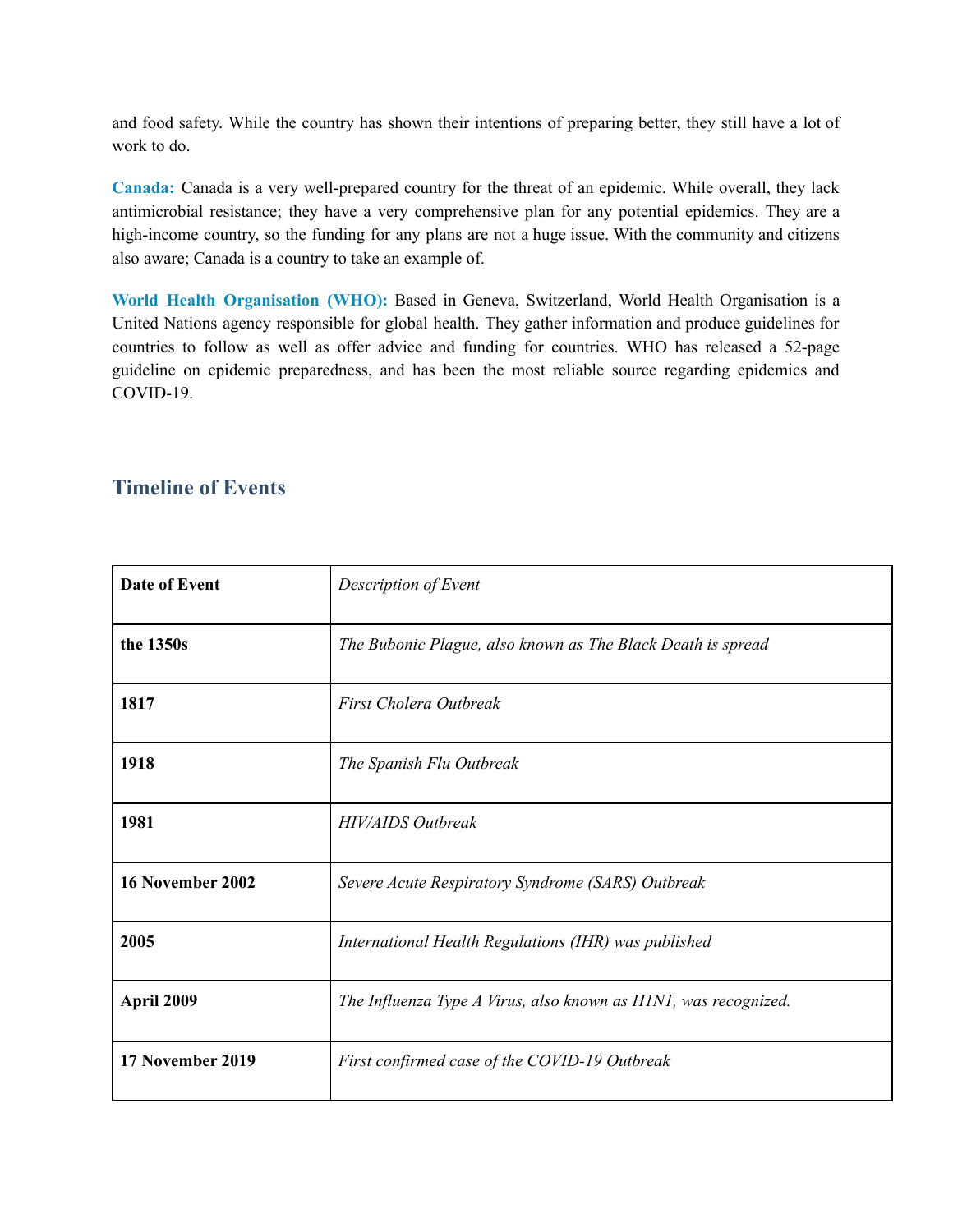## **Treaties and Events**

#### *International Health Regulations*

International Health Regulation (IHR) is a legally binding international agreement that is considered to be international law. IHR intends to raise international collaboration on health issues. The IHR defines their goal as "to prevent, protect against, control, and provide a public health response to the international spread of disease…"

#### *The Global Outbreak Alert and Response Network*

Global Outbreak Alert and Response Network (GOARN) is an international organization under the supervision of WHO. This network provides resources to countries that are affected by epidemics. These resources include healthcare staff, medical equipment, and even financial funding.

#### **Evaluation of Previous Attempts to Resolve the Issue**

While many countries have tried to come up with adequate plans, according to the Global Health and Security Index, there are no countries fully prepared to face an epidemic. There have been international treaties to increase and encourage collaboration, however, in times of crisis it has been proven again and again that countries would prioritize their economic well-being over another country's humanitarian crisis.

#### **Possible Solutions**

Delegates must view the situation as a whole and come up with solutions that are comprehensive. The issue, while at its core is legislative, has social and economic impacts, and will not be applicable to most countries if the solutions aren't cost-effective.

There have to be international treaties that prohibit member states from keeping vital information to themselves and encourage international cooperation by means of exchanging information and supplying medical equipment if necessary.

The Member States must be encouraged to come up with these plans as soon as possible. The lack of such plans threatens the integrity of any country. The plans should address problems such as supplying medical equipment, financial instability and wrongful allocations of funding, training adequate health care workers, and raising awareness in communities.

## **Bibliography**